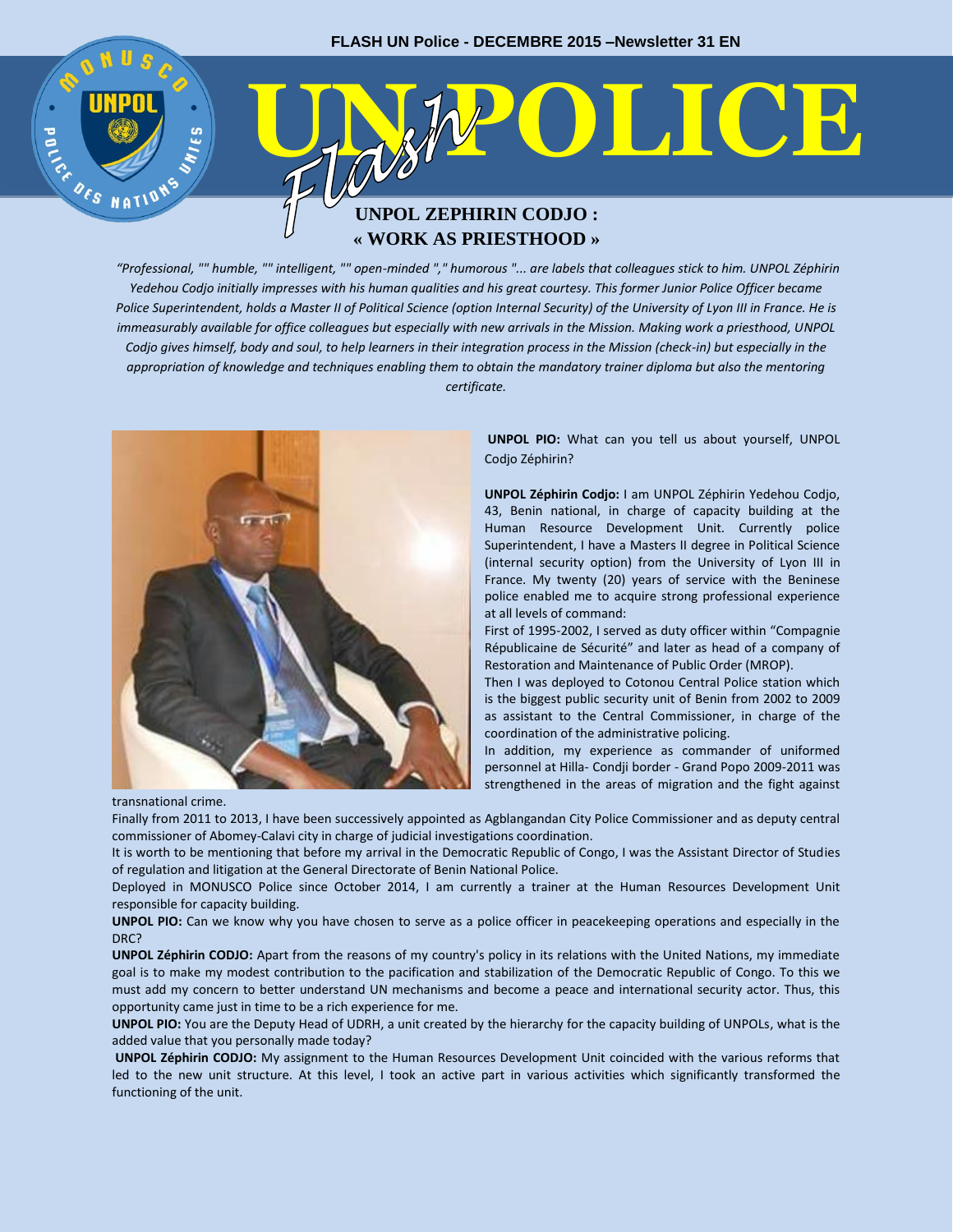In terms of added value, under the control of the Chief of Development Unit I can note as achievements the formalization of mentoring and advising assessment and about 10% success rate increase in the assessment of the training of trainers.

Similarly the organization of seminars for the benefit of UNPOLS trainers of the Congolese National Police also reveals the following results:

Greater processing control of pedagogical techniques in training situation;

Greater ownership of relevant themes for election security;

A significant improvement in knowledge of the Congolese National Police for a professional management of the security of the elections, in accordance with laws and regulations and the principles of human rights

**UNPOL PIO:** Are there things that you would do as part of the mandate and not yet realized?

**UNPOL Zéphirin CODJO:** My appointment as a trainer allowed me to contribute to capacity building of UNPOLs colleagues and by extension homologues of the Congolese National Police. My next goal is to participate in the joint mechanisms for the protection

of civilians and the restoration of State authority on the field. **UNPOL PIO:** What has most impressed you in this Mission?

**UNPOL Zéphirin CODJO:** I am really impressed with the working atmosphere at the unit. Despite the diversity of our origins, I enjoy going to work every day, as the colleagues are my adopted family. The atmosphere of the office is like a spirit that stimulates and energizes me.

**UNPOL PIO:** Your word to end!

**UNPOL Zéphirin CODJO:** A few years ago, the media have GOMA as hell. Today this city where I work, has become a major center of attraction which combines all socio-professional categories. Like this many other regions of the DRC are stabilizing. So there is plausible evidence to suggest that the pacification of the Congo will end soon.



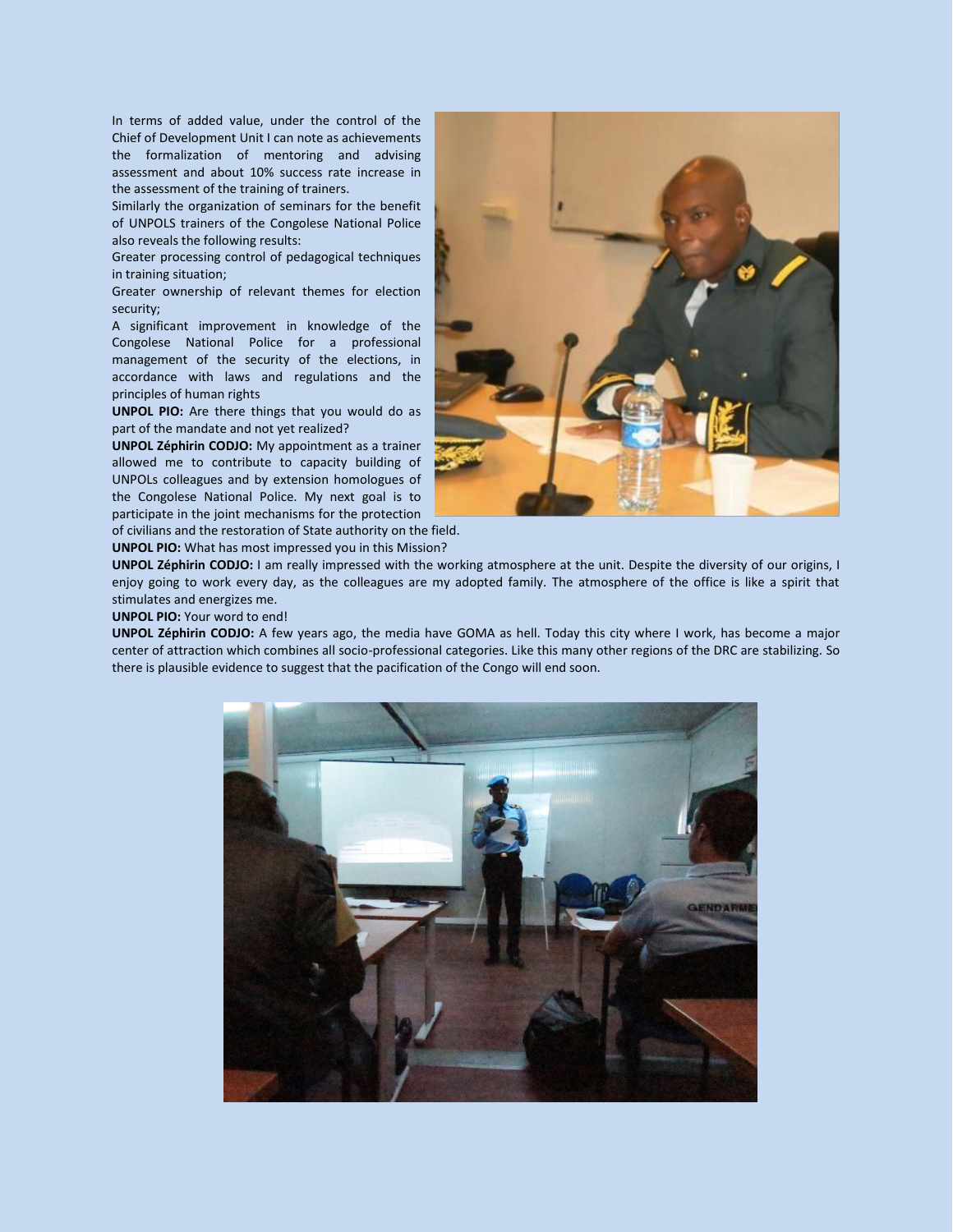# **THEY SAID ABOUT HIM...**

#### **UNPOL Nabe CHIEFOF STAFF**



Denounced by his university studies and experience within the Benin National Police, UNPOL Zéphirin caught the attention of the Human Resources Management Committee (CHRM) who immediately assigned him to the UDRH where he appropriated very quickly the tools to earn the trust of the component hierarchy in terms of capacity building. To date, he assumes responsibility for the Capacity building cell which is a priority of the Component leadership because for that support to the Congolese National Police (PNC) as recommended by resolution 2211 and those preceding of the Security Council, being a reality on the ground would require that individual police

officers are capable of transmitting easily their knowledge, expertise and life skills to PNC colleagues, and this is what makes up most of the cell's tasks. The moment capacity building cell initiates an important ground-breaking in the implementation of its action plan, the multiplication of continuous training sessions for UNPOLs to enable them to perform with professionalism their duties in diverse and varied fields, UNPOL Zephirin made with great humility, great things for achieving this strategic objective. His calm and serenity are the foundation of his management.

### **UNPOL Djibril CAMARA CHIEF HUMAN RESOURCES DEVELOPMENT UNIT:**

UNPOL Zéphirin KODJO, I will retain three things that sum up in themselves his personality. His love for work: UNPOL Zéphirin Codjo displays high professional qualities while carrying out his duties. He performs with dexterity and with equal heart all the tasks assigned to him. In this regard, remember that he is a committed and more determined officer who never balks at the task. Whatever the volume of work, I've never seen him complain or cringe. If you task him for any mission it is with generosity and limitless keenness that he will fulfill it.



Home, work is a priesthood, a duty that motivates him to sublimate at any time;

His Intelligence: When you have a discussion with UNPOL Codjo, what strikes you the most is his intelligence. This shows through his retorts and proposals. With his alert mind, he quickly grabbed the instructions you pass him before giving them bodies.

His intelligence and open mind allowed him to be quickly promoted through the ranks in his country's police. So from Junior Police officer, he has become in a few years a proficient police Superintendent.

State of mind: I can say without risk of being wrong that UNPOL Codjo was adorned with exceptional human qualities to fulfill his missions. On this point, we must especially retain beyond all else, this UNPOL model of mindset that notwithstanding pressure, UNPOLs wishes and many requests, still manages to do well. Never rude language or attitudes to upset his interlocutors.

This excellent state of mind reflects in his relations with his colleagues. Indeed, as head of the UDRH, I never intervened to settle a dispute involving UNPOL Codjo.

In contrast, when the situation becomes tense, with a touch of humor which he has the secret, he still manages to brighten the atmosphere. In a word, he strives daily to maintain a friendly atmosphere in the UDRH.



#### **UNPOL Guilavogui G. Solange:**

I will perhaps miss words to express my opinion about UNPOL Codjo Zéphirin. What I caught especially from him is his availability, relational skills and professionalism that have marked me the most. In fact, we formed a family at UDRH, in which sharing and consultations are commonplace. This UNPOL do not say no when it comes to work, he is always cheerful and humorous with his terms "GNIN WE". Since I am the oldest in the Unit, I am the Mother of course. This joy that exploses from him, allowed him to be a devoted Trainer. And as I said earlier, I don't have enough words to express all my feelings of satisfaction with this UNPOL from whom I learn a lot.

#### **UNPOL Baba Mariko:**

UNPOL Codjo Zephirin is a very disciplined and professional officer. During my few months of collaboration with him in the UDRH, I discovered a humble, professional and serious man. He is the first to come to the office every day. He is sociable and also a great sportsman. It was he who taught me the term "GNIN WE", that is - to say, "That's me".